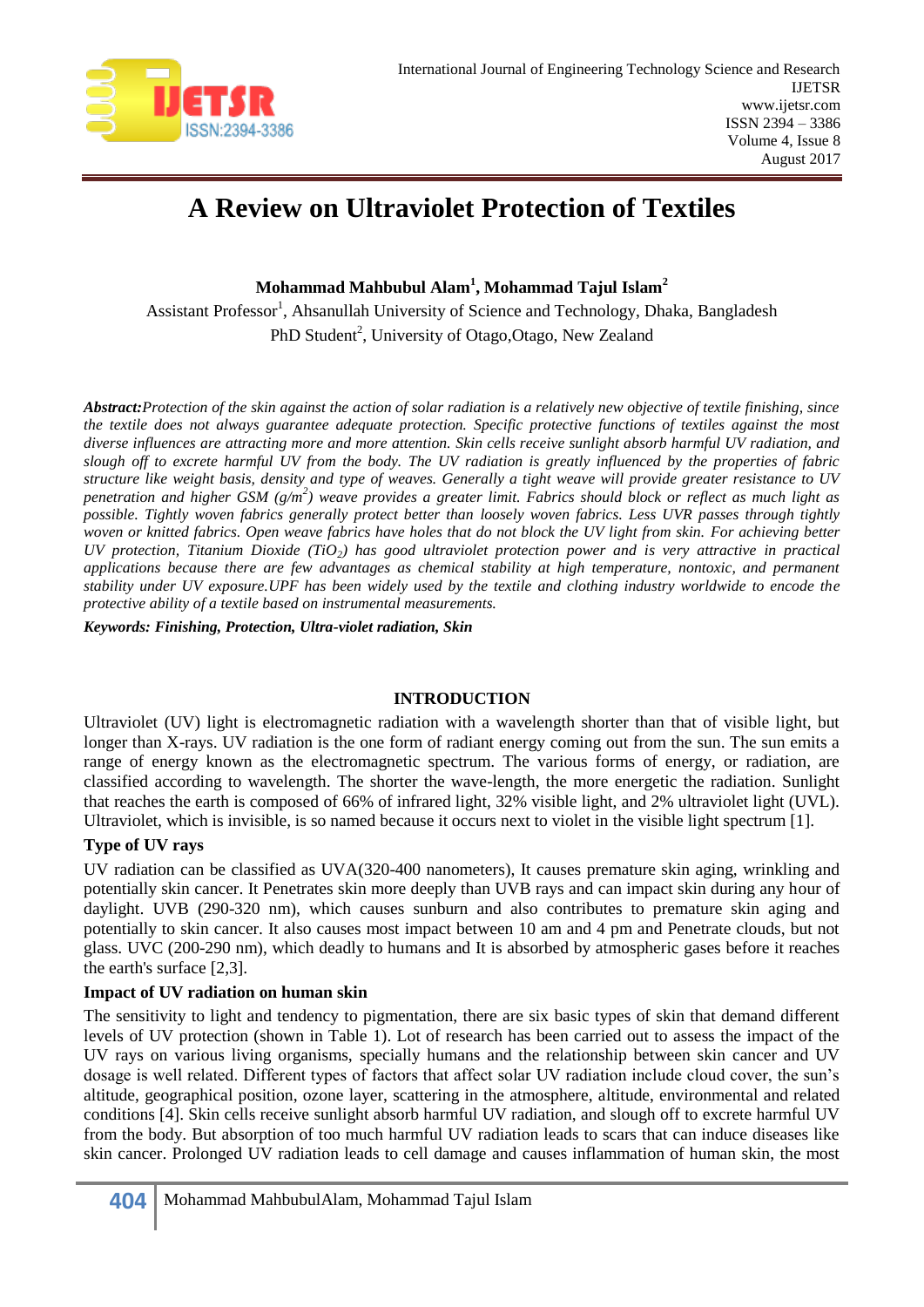

obvious consequences which are erythema or sunburn. Thereciprocal value of these cuticle radiation doses is called erythema effectiveness whose maximumoccurs at 308 nm and the total UV radiation dose reaching the skin is an important factor in both erythema and skin cancer, moreover there is no proved link between erythema and skin cancer [5].

| <b>Skin</b><br>type | Appearance<br>unexposed | <b>Critical dose</b><br>mJ/cm <sup>2</sup> | <b>Self</b><br>protection<br>Time (min) | <b>Risk level</b>                                                                                                    |
|---------------------|-------------------------|--------------------------------------------|-----------------------------------------|----------------------------------------------------------------------------------------------------------------------|
| I                   | White                   | $15 - 30$                                  | $5 - 10$                                | Easily burns and has the maximum<br>risk of premature skin ageing and<br>greatest risk of developing skin<br>cancer. |
| П                   | White                   | $25 - 35$                                  | $8 - 12$                                | Burn and rarely tan                                                                                                  |
| Ш                   | <b>Brownish</b>         | $30 - 50$                                  | $10 - 15$                               | Tan and occasionally burn                                                                                            |
| IV                  | <b>Brown</b>            | $45 - 60$                                  | $15 - 20$                               | Tan and occasionally burn                                                                                            |
| V                   | Brown                   | $60 - 100$                                 | $20 - 35$                               | Sufficient levels of melanin and<br>rarely burns, easily tan                                                         |
| VI                  | Dark brown-black        | $100 - 200$                                | $35 - 70$                               | Sufficient levels of melanin pigment<br>provide protection. Very rarely<br>burns, easily tan.                        |

#### **Table 1:** Effect of UV rays on different types of skin

Ultraviolet (UV) photons harm the DNA molecules of living organisms in different ways. In one common damage event, adjacent bases bond with each other, instead of across the "ladder." This makes a bulge, and the distorted DNA molecule does not function properly [6].



Figure 1: Effect of UV on living organism

## **What isUPF**

UPF is the abbreviation for Ultraviolet Protection Factor and an accompanying numbered system defines a fractional value of how much UV radiation can penetrate the product [7]. UPF has been widely used by the textile and clothing industry worldwide to encode the protective ability of a textile based on instrumental measurements and is defined in Australian/New Zealand standard AS/NZS 4399:1996. UPF is the ratio of the average effective ultraviolet radiation (UVR) irradiance calculated for unprotected skin to the average effective UVR irradiance calculated for skin protected by the test fabric. Effective UVR irradiance is the product of relative erythemal spectral effectiveness and the relative energy value of solar irradiance reaching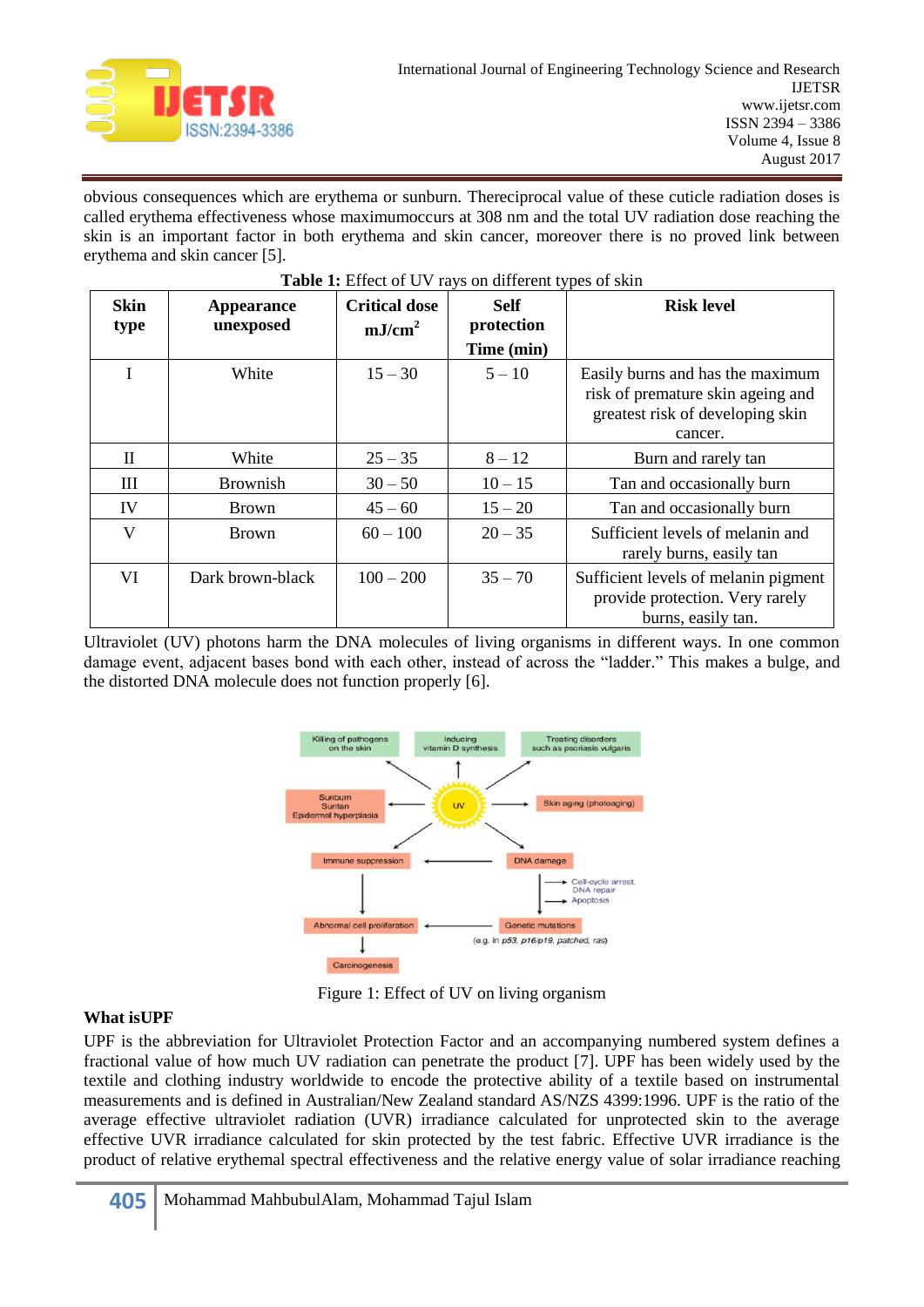

skin [8]. UPF measures both UVA and UVB radiation blocked. UPF rating does not refer to the design of the garment, just its material. For example a material of UPF 30 will allow a 1/30th of radiation to pass through it; the higher the UPF rating, the higher the protection level. Percent block is another scientific unit to express amount of UV protection. Actually, it is a unit that expresses a fabric property, the ability of the fabric to block UV from passing through it. The higher the percent of block, the better the fabric is at keeping UV radiation from reaching the skin. In many cases, UV block is expressed as UVA block and as UVB block [9].

### **Measuring systems of UPF**

There are two systems are followed for the measure of the UPF values of textile materials are as follows:

- 1. InVitroand
- 2. InVivoorHumantesting

## **InVitro**

Direct and diffuse UV transmittance through a fabric is the crucial factor determining the UV protection of textiles [10] .To measure the in vitro UPF an effective UVR dose (ED) for unprotected skin is calculated by convolving the incident solar spectral power distribution with the relative spectral effectiveness function and summing over the wavelength range 290±400 nm. The calculation is repeated with the spectral transmission of the fabric as an additional weighting to get the effective dose  $(ED_m)$  for the skin when it is protected. Thus UPF defined as the ratio of ED to EDm can be expressed by the following equation:

Ultraviolet Protection Factor,

$$
UPF = \frac{ED}{ED_m} = \frac{\sum_{290 \text{ nm}}^{400 \text{ nm}} E_{\lambda} S_{\lambda} \Delta \lambda}{\sum_{290 \text{ nm}}^{400 \text{ nm}} E_{\lambda} S_{\lambda} T_{\lambda} \Delta \lambda}
$$

Where,  $E\lambda$  = erythemal spectral effectiveness,  $S\lambda$  = solar spectral irradiance in W/m2/nm,T $\lambda$  = spectral transmittance of fabric, $\Delta \lambda$  = the bandwidth in nm and  $\lambda$  = the wavelength in nm [11].

#### **In Vivo**

In this technique, rectangular pieces of fabric are typically fastened to the skin and the MED of the protected and unprotected skin is assessed to give an SPF (Sun Protection Factor). With human volunteers, use of the sun as the UV source is impracticable to test the UPF of fabrics. Generally, xenon arc solar simulators are used, with filters to absorb wavelengths below 290 nm and to reduce visible and infrared radiation. Based on the skin photoype, MED is determined using incremental UV-B doses on the upper back of a subject and is read after 24 hours. The higher theSPF value, the better the fabric's ability to protect against sunburn.To measure the MED of protected skin, a textile is placed over the skin on the other side of the back [12]. The incremental UV-B doses for determining the MED of unprotected skin are multiplied by the UPF determined in vitro, with the product being the incremental UV-B doses for MED testing of the protected skin. The in vivo and in vitro methods are in agreement if the ratio of the MED of protected skin to the MED of unprotected skin results in the original in vitro UPF. Several studies however have shown that UPFs determined using the in vivo "on skin" method is significantly lower than the UPFs obtained in vitro. Again, as with the in vitro test method, the actual UPF of a garment would probably be much higher than the UPF determined using the in vivo test method [13].

$$
SPF = \frac{MED(protected skin)}{MED(unprotected skin)}
$$

The main advantage of the in vivo method is that it gives the direct response of the human body UVR and thus is a reliable check for results measured by optical techniques.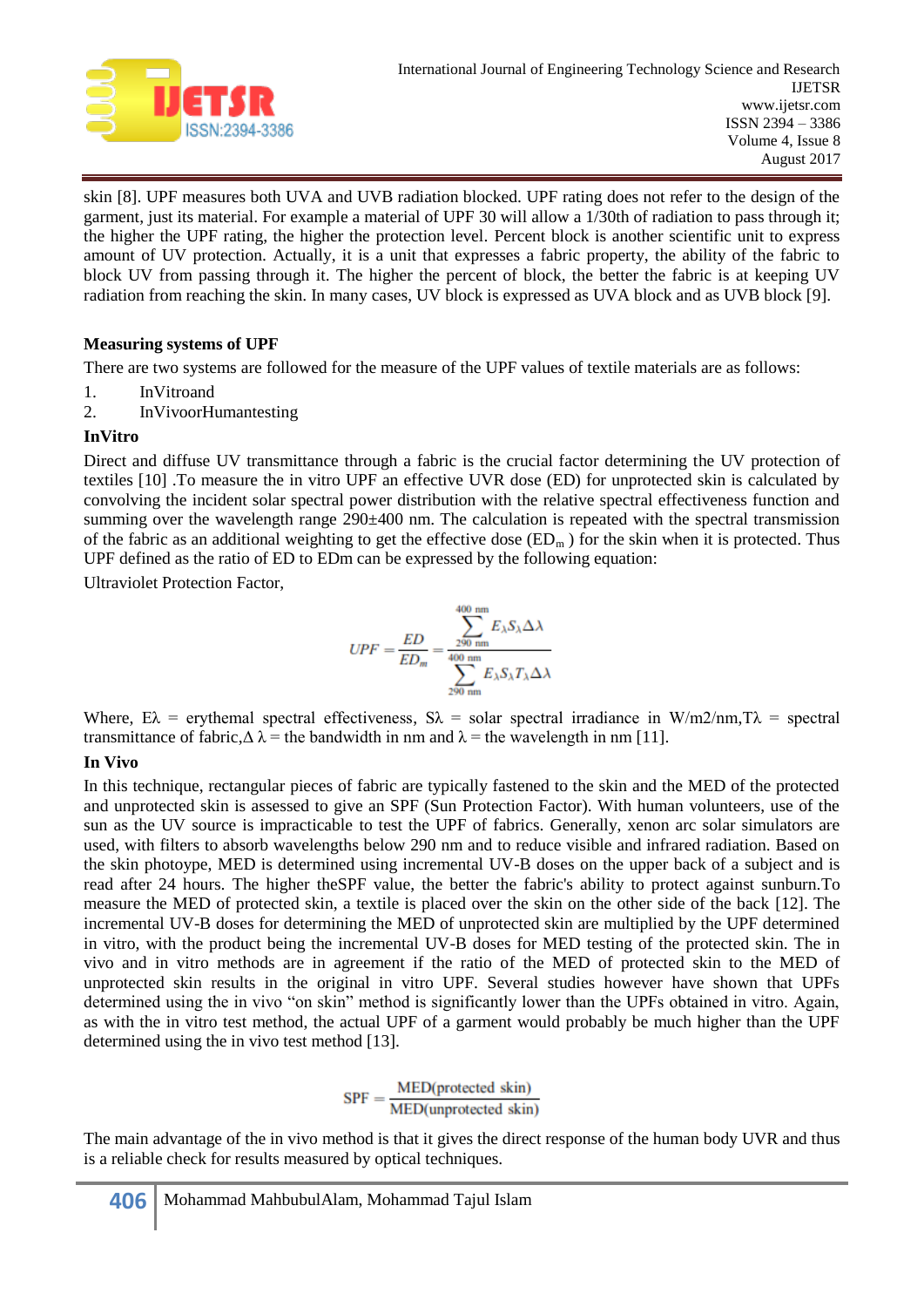

## **Classification of UV protecting clothing**

Developed in 1998 by Committee RA106, the testing standard for sun protective fabrics in the United States is the American Association of Textile Chemists and Colorists (AATCC) Test Method 183. This method is based on the original guidelines established in Australia in 1994. Below is the ASTM Standard for Sun Protective Clothing and Swimwear which is considered the industry standard in rating such sun protective clothing. UPF Ratings and Protection Categories:

| <b>UPF Rating (hangtag)</b> | <b>UPF</b> Range | UV Rays Blocked $(\% )$ | <b>Protection Category</b> |
|-----------------------------|------------------|-------------------------|----------------------------|
| $15+$                       | $15 - 24$        | $93.3 - 95.8$           | Good protection            |
| $25+$                       | $25 - 40$        | $95.9 - 97.4$           | Very good protection       |
| $40+$                       | $40 - 50 +$      | >97.5                   | Excellent protection       |

| Table 2: UPF Classification system according to ASTM standard [14] |
|--------------------------------------------------------------------|
|--------------------------------------------------------------------|

#### **Different standard for measuring UPF**

Standard AS/NZS 4399 also establishes three categories of protection—excellent, very good, and good. The category in which a specific fabric belongs depends on the label UPF value. A fabric must have a UPF of 15 to be classed as UV protective. The Australian Radiation Protection and Nuclear Safety Agency (ARPANSA) issues a certification label to those manufacturers who test and label their fabrics according to AS/NZS 4399.Standard Australia Committee, TX/21 "Sun Protective Clothing" have been working towards setting a standard for fabric protection. Table 3 shows the proposed UVR rating system.

| UV protection | Mean % UVR  | <b>UVR</b> Protection |
|---------------|-------------|-----------------------|
| $UPF 10 - 19$ | $10 - 5.1$  | Moderate              |
| $UPF 20 - 29$ | $5.0 - 3.4$ | High                  |
| UPF $30 - 49$ | $3.3 - 2.0$ | Very high             |
| UPF > 50      | < 2.0       | Maximum               |

**Table3:** Proposed UVR rating system for the textiles

From the publication of the Australian/New Zealand standard in 1996 until today, American, British, Canadian, European, South African, and multinational groups have engaged in writing UV protective textile standard documents. Specific standard setting organizations at work include ASTM and the American Association of Textile Chemists and Colorists (AATCC) (United States), the European Commission for Standardization (CEN) (European), the British Standards Institution (BSI) (Britain), the Canadian General Standards Board (CGSB) and Commission on Illumination (CIE) (multinational). Each standard document being written by these agencies is not as comprehensive as AS/NZS 4399. For example, BS 7914, AATCC TM 183, and CEN/TC248WG 14 are standard documents presenting a method for taking fabric UV transmittance measurements and formulas for converting that data into UPF and/or percent block information. ASTM D 6544 is a standard document presenting a procedure for exposing fabric to simulated sunlight and to repeat laundering before transmittance measurements are done [15].

#### **UV Index**

The intensity of the sun, as well as the individual skin type, is crucial when selecting suitable UV protection. The international UV index (UVI) provides information on the intensity of UV radiation in a specific location. Sunlight intensity varies considerably according to location, time of day, season and atmospheric conditions. In Germany, for example, UV indices between 5 and 8 are common at midday from May to August. In the UK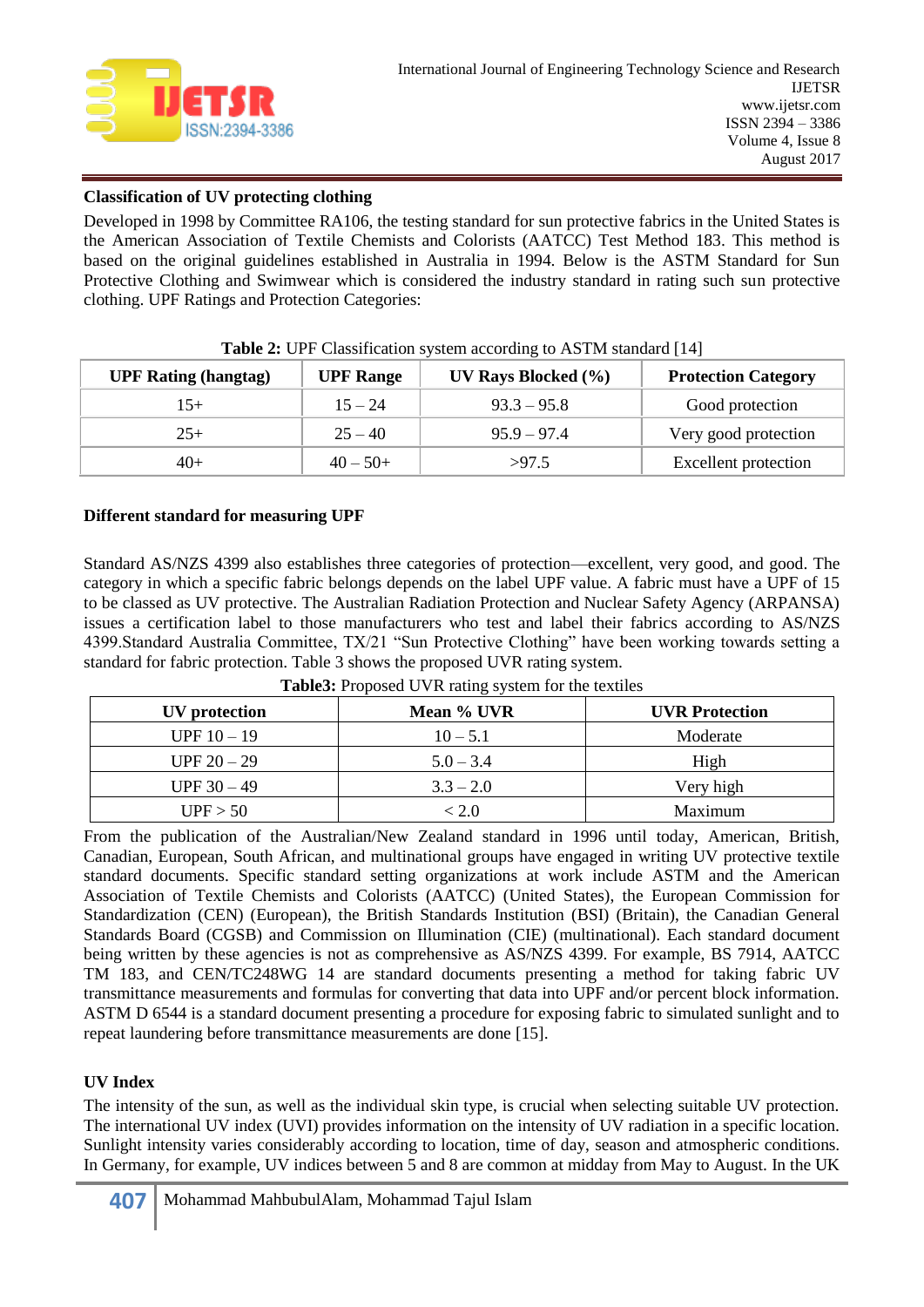

the light flux reaching sea level is greatest in July at noon. However, the overall flux is far less than that in, for example, a desert at the Ecuador, or elsewhere at high altitude. Thus, the testing of a material's resistance to UV degradation must be carefully considered according to location of use. Common testing sites are Arizona, Florida and Japan. These areas have high ambient temperatures and levels of ultraviolet radiation.The UV index is dependent on the time of day, the longitude and latitude, the time of year, ozone levels and cloud cover. Reflections from the sand and snow also affect the UVI level [16].

## **The Effects of ultraviolet light on polymeric materials**

UV light contributes to the aging of plastics, and the discolouration of dyes and artwork. Typical property changes in a material include reduced ductility (increased brittleness), chalking, colour changes, a reduction in toughness, and cracking. Recently, polymers have been developed that are designed to degrade under light, and are used in products like biodegradable plastic bags.The effect of UV light on a polymeric material depends on the flux (power) of the light, its wavelength, and the chemical structure of the material. Ultraviolet light interacts primarily with a structure's pi electrons, meaning that double bonds and aromatic groups in a structure interact most strongly with it. For example, nylon 6 absorbs UV light in its amide bonds:



Structure of nylon 6Polymers containing no pi electron clouds, e.g. polyethylene, are relatively unaffected by

UV light.The effect of UV light on a material can be determined using a number of analytical methods;

typically:-

• Chemical structure analyses by employing UV and infrared spectroscopy and/or NMR (nuclear magnetic resonance);

• Surface analyses by scanning electron microscopy (SEM),

• Detection of free radicals by EPR (Electron Paramagnetic Resonance);

• measurement of molecular weight by viscosity measurements or end group analysis; or by

• changes in mechanical properties.

The UV resistance of materials may be determined by outdoor or laboratory testing methods. Outdoor testing is more expensive and time consuming than laboratory testing, but it remains the most appropriate by which other methods are compared. Laboratory test methods are not easily correlated with outdoor exposures because the wavelengths of the light sources do not always match those of sunlight.

## **Textiles and UV radiation**

Textile materials are degraded by UV radiation due to excitations in some parts of the polymer molecule. Mostly depends on the fiber type and its chemical structure. Textile fabrics have a large surface area so that they are more susceptible to attacks by UV radiation. Natural fibers like cotton, silk, and wool have lower degree UPF absorption than synthetic fibers. Cotton fabrics shows higher degree of UPF because of they contain natural impurities as well as added impurities like pectin, waxes etc. Dyed cotton fabrics exhibit higher UPF and undyed bleached cotton yields very poor UPF. UVR attacks polyamides the most, by photo oxidation. The fabric looses its strength and its crystalline structure. Polyester too get affected by UV radiation, to the tune of 45-50% after 30 days of exposure. Polyester fibers absorb more in the UVA and UVB regions than aliphatic polyamide fibers. UPF also depends on the swelling capacity of the fibers. All wave lengths of light including visible light affect fabrics to some extent. The construction of woven and knitted fabrics and the fiber types have a great influence on protection from ultraviolet transmittance. The ultraviolet protection factor (UPF) of textiles depends on their construction, the spaces between the yarns, their fiber types, the color, the textile impregnation, and the presence of optical brighteners and ultraviolet absorbers. UV radiation, can be transmitted, absorbed, and reflected by the textiles as shown in Figure 2. Different textile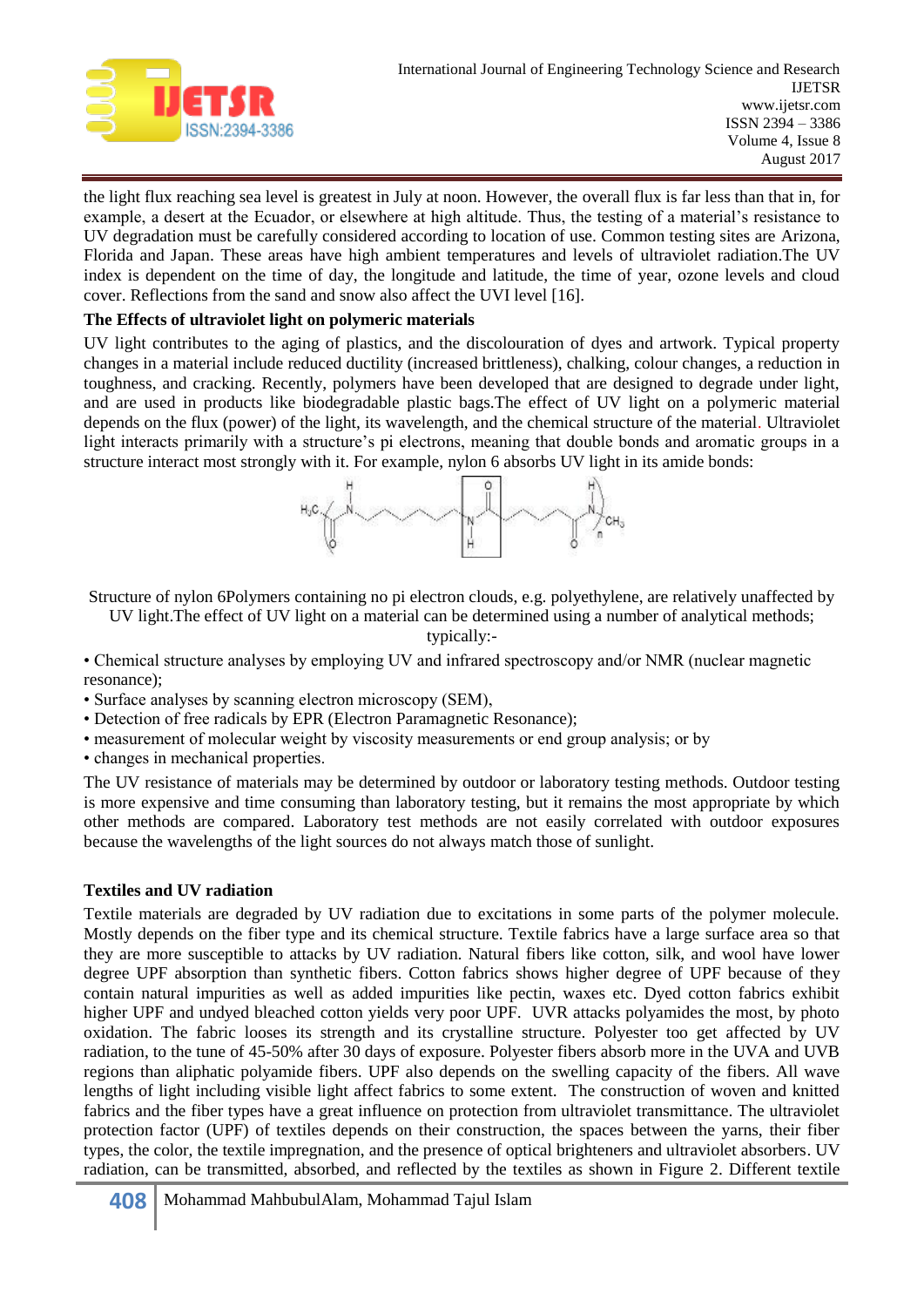

fibres have the tendency to absorb a part of UV radiation and convert it into a different energy form. Another part of radiation is reflected or scattered by the fibre itself and this may be a part of transmitted radiation, because another part of UV radiation transmits directly through the fabric via interstices between fibres and yarns in the fabrics. It is evident that the clothing provides UV protection up to some extent. Clothing is associated with several factors which governs the effectiveness of UV radiation protection. In addition to the fibrous material, the fabric properties like fabric sett, fibre blend composition, tightness of weave, thickness, and areal density also affects the UPF of resultant fabrics. Wet processing of textiles (bleaching, usage of UV absorber, and coloration) also influences the UV radiation protection function of textiles and some refurbishment activities like wetness, stretch, heat, or chemical treatments. The combined effect of these parameters (fibre, yarn, fabric, and wet processing treatment) complicates the subject of UV radiation protection by clothing. The physicochemical type of fibrous material and fabric openness are other driving parameters to decide the UV radiation protection of clothing. It has been found that fibres containing conjugated aromatic system like PET are more effective for UV radiation absorption. The cellulosic fibres having no double bond in their molecular backbone have low UV radiation absorption capacity, exhibiting comparatively low UPF of textiles made thereof [17]. Different group of scientists conducted that UV radiation transmission occur through textile through interstices between fibre and yarns and this has been supported by a reduced free space between yarns in the fabric after subsequent washing and consequent increase in ultraviolet protection factor (UPF). In spite of the established fact that yarn structure can influence the UPF of fabric by altering the openness of fabric. Most of the research work was concerned about the influence of yarn linear density but there is no systematic research associated with the UV transmission behavior of fabric composed of multifilament yarns of different filament configurations [18].



**Figure 2:** Textile materials attack by UV radiation

## **Different factors of fabric for UPF rating**

Factors that contribute to the UPF rating of a fabric are (i) Composition of the yarns (cotton, polyester, etc), so different fabrics have different UVR absorbing properties; (ii) Tightness of the weave or knit (tighter improves the rating), Less UVR passes through; (iii) tightly woven or knitted fabrics than loosely woven or knitted fabrics; (iv) Colour (darker colours are generally better), darker colour usually protect more UVR than lighter colour; (v) Stretch (more stretch lowers the rating), Garments that are overstretched, wet or worn out may have reduced UVR protection; (vi) Moisture (many fabrics have lower ratings when wet); (vii) Condition (worn and faded garments may have reduced ratings); and (vii) Finishing (some fabrics are treated with UV absorbing chemicals)[19,20]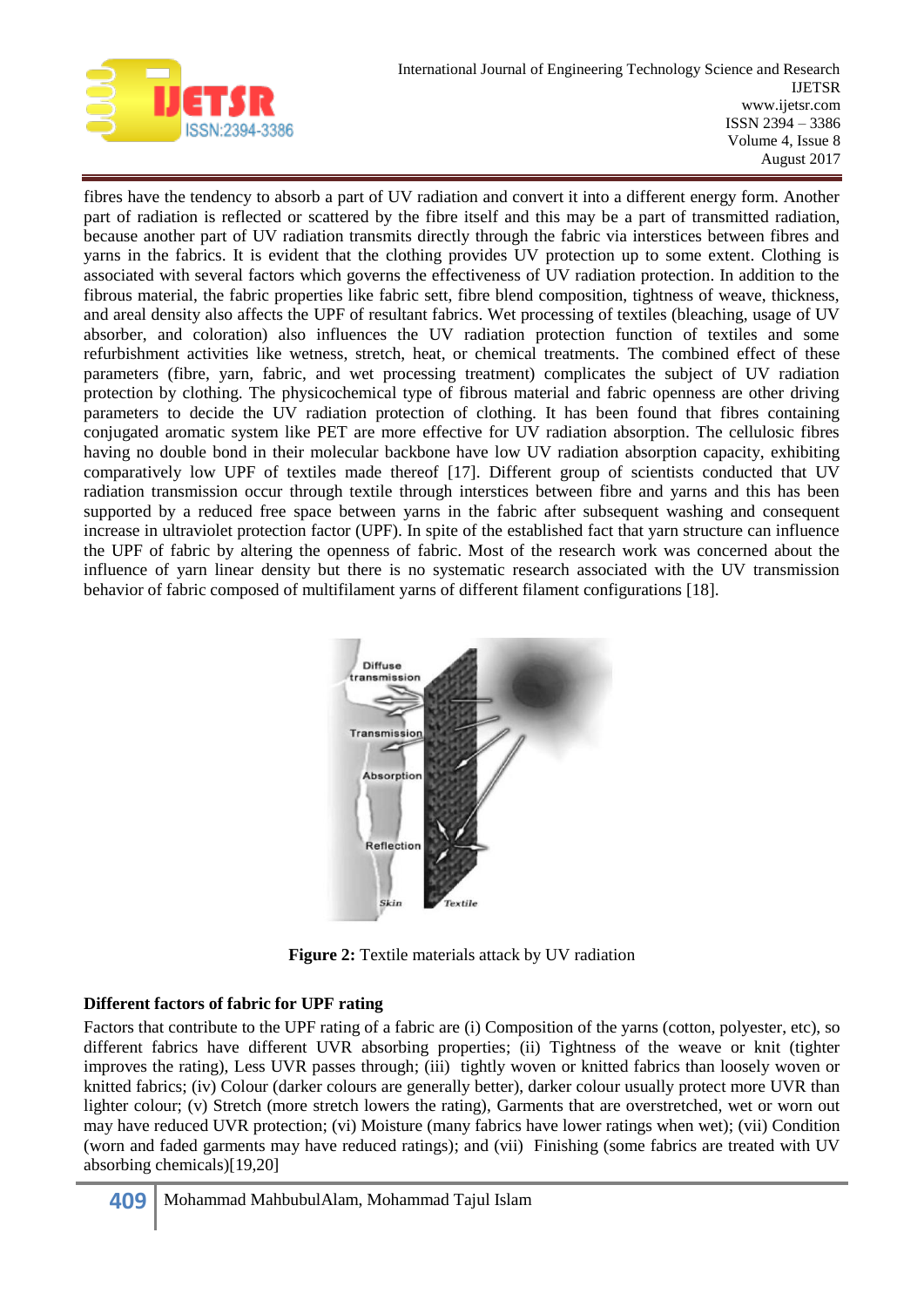



**Figure 3:** UV rays on white and coloured fabric

## **Fabric parameters for UV transmission**

The fiber composition of a fabric affects UV transmission. The polyester fabric have an average transmission of 12% over the 280–380 nm range and more effective UV blocker than all but the unbleached cotton muslins. Polyester contains phenyl ester groups that are known to exhibit a very strong UV absorption below 310 nm. Synthetic fibers spun from aliphatic polymers such as nylon, acrylic, and polypropylene block little UV radiation unless they are delustered or dyed. The presence of titanium dioxide delustering pigment in the acrylic, polyester, nylon, polypropylene samples contributed to the blocking of UV radiation by these fabrics. Titanium dioxide absorbs about 90% of the incident radiation uniformly across the UV region 280–380 nm and has an absorption maximum at approximately 350 nm. Fabric mass and cover also affect UV transmission. The highest mass transmitted the least UV radiation; for example, black fabrics their low transmission was also a function of their color, thickness, and high cover (98-99%). Other researchers have also noted that high mass and cover resulted in low UV transmission values and found that the relationship between UV transmission and cover is not as strong as mass. A fabric with high cover does not necessarily block UV rays effectively because some transmission occurs through the fibers or yarns as well as the spaces between them [21].Process of light transmission through fabric. Radiation incident upon a fabric (Io) is either scattered (Is), absorbed (IA), transmitted through openings (ITO) or transmitted through the fibers (ITF). The total transmission (IT) is equal to the sum of ITF and ITO. Transmitted rays through the fibers and openings may damage the object beneath [22]. The following figure shows the fabric – light interactions.



**Figure 4:** Model of fabric – light interactions.

#### **Different chemicals used in textiles for UV protection**

A number research has been carried out for the protection of textiles from UV radiation. UV radiation blocking properties of textiles depend on fibre type, fabric construction and type of finishing chemicals. Cotton, linen, silk and manufactured fibres like viscose rayon, nylon and acrylic offer little protection against UV radiation. It is necessary for these fibers to be treated with additives in order to improve their UV protection abilities. Polyester and cotton/polyester blended fabrics can be treated with a number of UV protecting chemicals. There are both organic and inorganic UV blockers. The organic blockers are also called UV absorbers because they mainly absorb UV rays. Inorganic UV blockers are usually certain semiconductor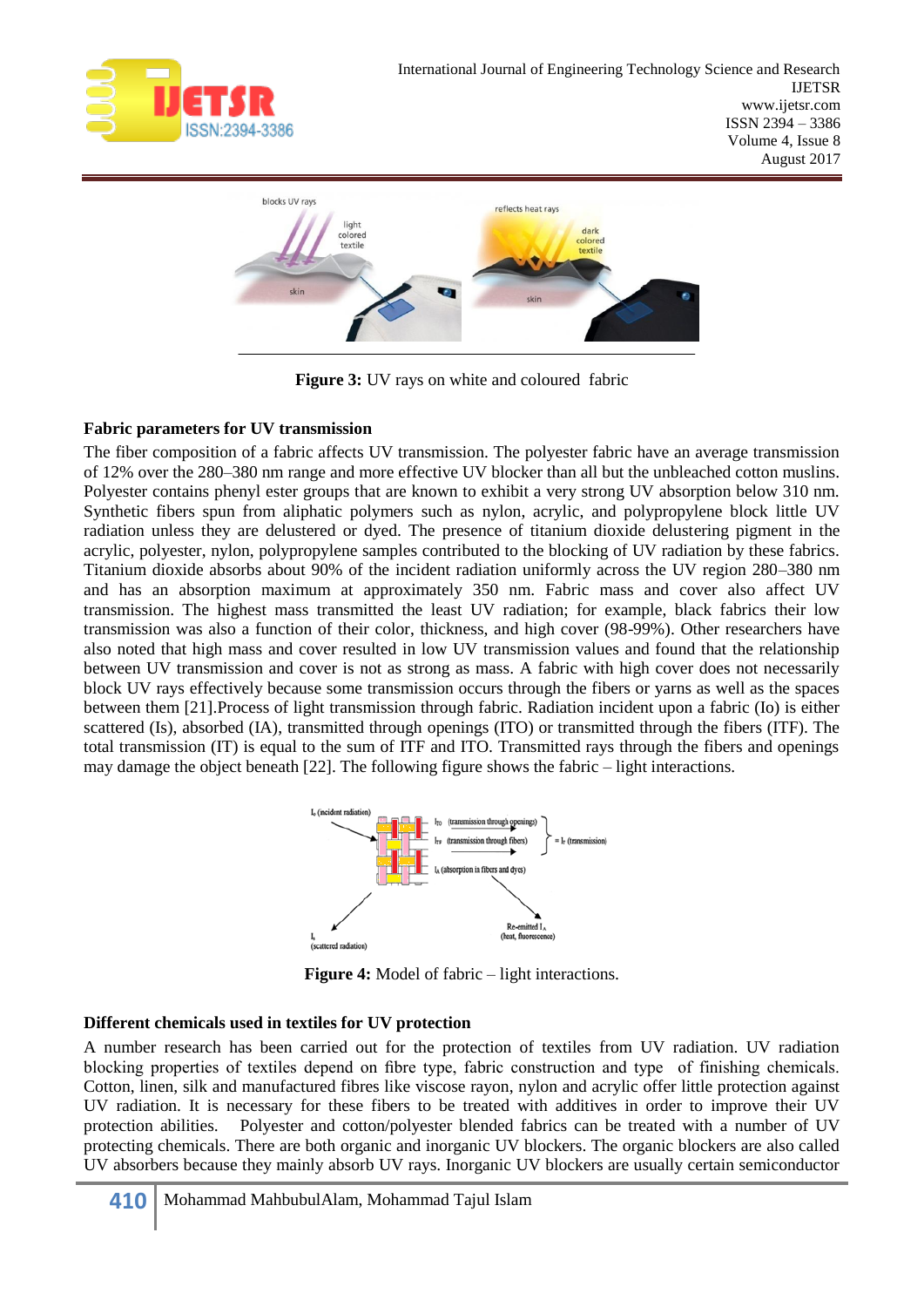

oxides such as  $TiO_2$ ,  $ZnO$ ,  $SiO_2$ , and  $Al_2O_3$  etc. Using these types of chemicals on textile substrate, different types of functionalities can be carried out i.e. improved thermal stability and flame retardancy, water repellent properties, easy to clean properties, protective properties, e.g. UV and EMR shielding, antimicrobial activity, etc. Compared with the existing organic UV absorbers, inorganic UV blockers are more preferable to organic UV blockers as they are non toxic and chemically stable under exposure to both high temperatures and UV. Natural occurring aluminum potassium sulfate (Alum), Zinc Oxide (ZnO), titanium dioxide (TiO<sub>2</sub>) to induce the UV-blocking properties. Textile materials can be treated with naturally occurring inorganic compound like Alum. Moreover, stepping up of Alum explored characterization was addressed by using ZnO,which is an already known good UV-absorber and is fromthe safest products in sunscreen blockers. An issue of considerationis the human safety, consequently ZnO is preferred over  $TiO<sub>2</sub>$ , even  $TiO<sub>2</sub>$  is stronger in UV scattering/absorbing with higher refractive index, but ZnO cover wider range of UV rays (UVA-1,UVA-2 and UVB) from 290–380 nm and it is not reactive as titanium dioxide which act to form radicals, that was found to be harmful if only it was absorbed and this was only proved through cell-culture [23]. UV protective properties can also be made on cotton and flax fabrics with multifunctional plant extracts. Natural dyes can provide vegetable fibres with strong colours if mordants are used. A very good protection level can be reached by flax mordanted with alum and dyed with Helychrysum. Chestnut tannins provided a slight support in phenols uptake for Lavandula and Helichrysum plant dyes with respect to potassium alum, but without an improvement of the fabrics UV protection properties; flax samples dyed with Helichrysum extract can be an improvement in UV protection properties when mordanted with potassium alum instead of tannins [24].Polyester fabric gives better UV protection than cotton fabric after surface modification and treatment with nanoparticles of zeolite due to polyester chemical structure. Polyester fibre has double bonds in polymer chain which can absorb small amounts of UV radiation and small amounts of UV radiation are reflected from polyester multifilament.Nano particles of zeolite on fabric surface are dispersed by scattering UV radiation resulting in better UV protection. UPF values for polyester fabric have a behavior similar to that of cotton fabric. Modification of polyester fabric results in a little better UV protection, while treatment with nanoparticles of zeolite results in good UV protection. Nano particles of a natural zeolite applied on textile material scatter the light wavelength of electromagnetic spectrum, resulting in enhanced UV protection [25].

#### **CONCLUSION**

People have known that fabric prevented one's skin from tanning and/or burning from the Centuries. The main motivation for preventing such tanning was the desire not to be identified as a member of the working class who often labored out-of-doors.As having out-of-doors leisure time became a symbol of success, having tanned skin became socially desirable. Clothing styles changed and new social mores made it acceptable to cover less skin with fabric. Therefore, there was greater exposure of the skin to the sun's radiation.As sun exposure increased day by day, and increased the rates of skin cancer, interest has soared in measuring the ability of fabric to block sunlight (especially its ultraviolet rays, which are responsible for tanning and burning), in quantifying the amount of ultraviolet protection (UV) provided by various fabrics, and in using that information to label clothing/fabric as UV protective.Sun protection fabrics are designed to absorb or reflect the sun's UV radiation as a means of protecting the skin from damage. Factors that affect the level of sun protection provided by a fabric which include different factors that affect, in approximate order of importance, include weave, color, weight, stretch, and wetness. In addition, UV absorbers may be added at various points in the manufacturing process to enhance UV protection levels.

#### **REFERENCES**

- 1. "Environmental Health Criteria 160: Ultraviolet radiation" (1994), The joint sponsorship of the United Nations International programme, The International Labour Organization and the World Health Organization.
- 2. Saravanan D. (2007), "UV protection textile materials" *AUTEX Research Journal*, Vol 7 (1), 53-62.
- 3. Zimniewska M. (2008), "Innovations in UV protections in textiles" *Institute of natural fibres and medicinal plants*, power point presentations.